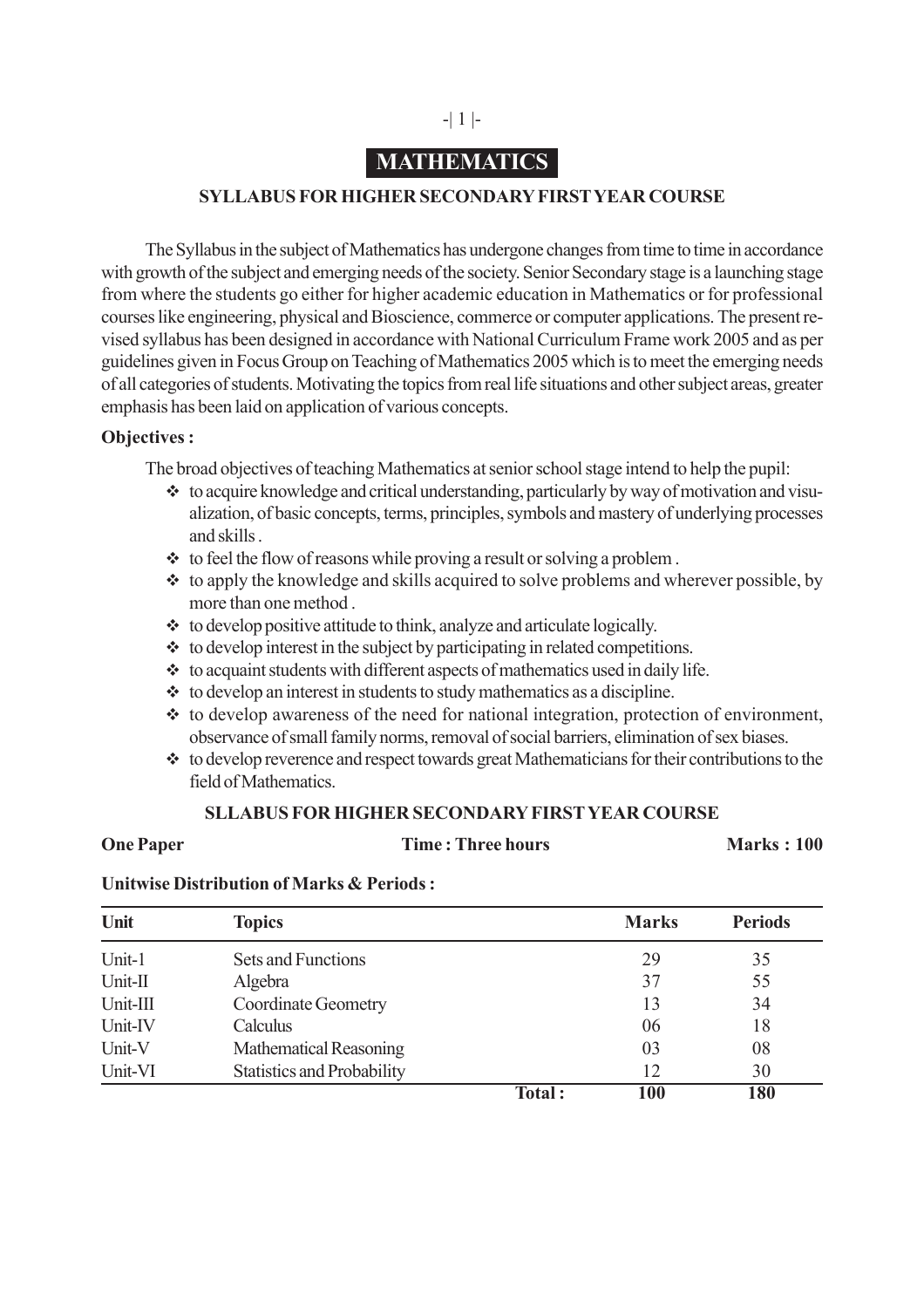### **APPENDIX:**

## **1. Infinite Series :**

## **2. Mathematical Modelling :**

## **Unitwise Distribution of Course contents:**

### **Unit-I : SETS AND FUNCTIONS**

### **1. Sets: (Marks 09)**

Sets and their representations, Empty set, Finite and Infinite sets, Equal sets, Subsets, Subsets of the set of real numbers especially intervals (with notations), Power set, Universal set, Venn diagrams, Union and Intersection of sets, Difference of sets, Complement of a set.

## **2. Relations and Functions : (Marks 08)**

Ordered pairs, Cartesian product of sets, Number of elements in the Cartesian product of two finite sets, Cartesian product of the reals with itself (upto  $R \times R \times R$ ).

Definition of relation, pictorial diagrams, domain, co-domain and range of a relation, Function as a special kind of relation from one set to another, Pictorial representation of a function, domain, co-domain and range of a function, Real valued function of the real variable, domain and range of these functions, constant, identity, polynomial, rational, modulus, signum and greatest integer functions with their graphs, Sum, difference, product and quotients of functions.

## **3. Trigonometric Functions : (Marks 12)**

Positive and negative angles, Measuring angles in radians and in degrees and conversion from one measure to another, Definition of trigonometric functions with the help of unit circle. Truth of the identity  $\sin^2 x + \cos^2 x = 1$ , for all x. Sings of trigonometric functions and sketch of their graphs, Expressing  $sin(x+y)$  and  $cos(x+y)$  in terms of sinx, siny, cosx and cosy, Deducing the identities like following :

$$
\tan(x \pm y) = \frac{\tan x \pm \tan y}{1 \mp \tan x \tan y}, \quad \cot(x \pm y) = \frac{\cot x \cot y \mp 1}{\cot y \pm \cot x},
$$
  
\n
$$
\sin x + \sin y = 2 \sin \frac{x + y}{2} \cos \frac{x - y}{2}, \quad \cos x + \cos y = 2 \cos \frac{x + y}{2} \cos \frac{x - y}{2}
$$
  
\n
$$
\sin x - \sin y = 2 \cos \frac{x + y}{2} \sin \frac{x - y}{2}, \quad \cos x - \cos y = -2 \sin \frac{x + y}{2} \sin \frac{x - y}{2}
$$

Identities related to sin2x, cos2x, tan2x, sin3x, cos3x and tan3x, General solution of trigonometric equations of the type  $\sin\theta = \sin\alpha$ ,  $\cos\theta = \cos\alpha$  and  $\tan\theta = \tan\alpha$ . Proofs and simple applications of sine and cosine formulae.

### **Unit-II : ALGEBRA**

## **1. Principle of Mathematical Induction : (Marks 04)**

Processes of the proof by induction, motivating the application of the method by looking at natural numbers as the least inductive subset of real numbers, The principle of mathematical induction and simple applications.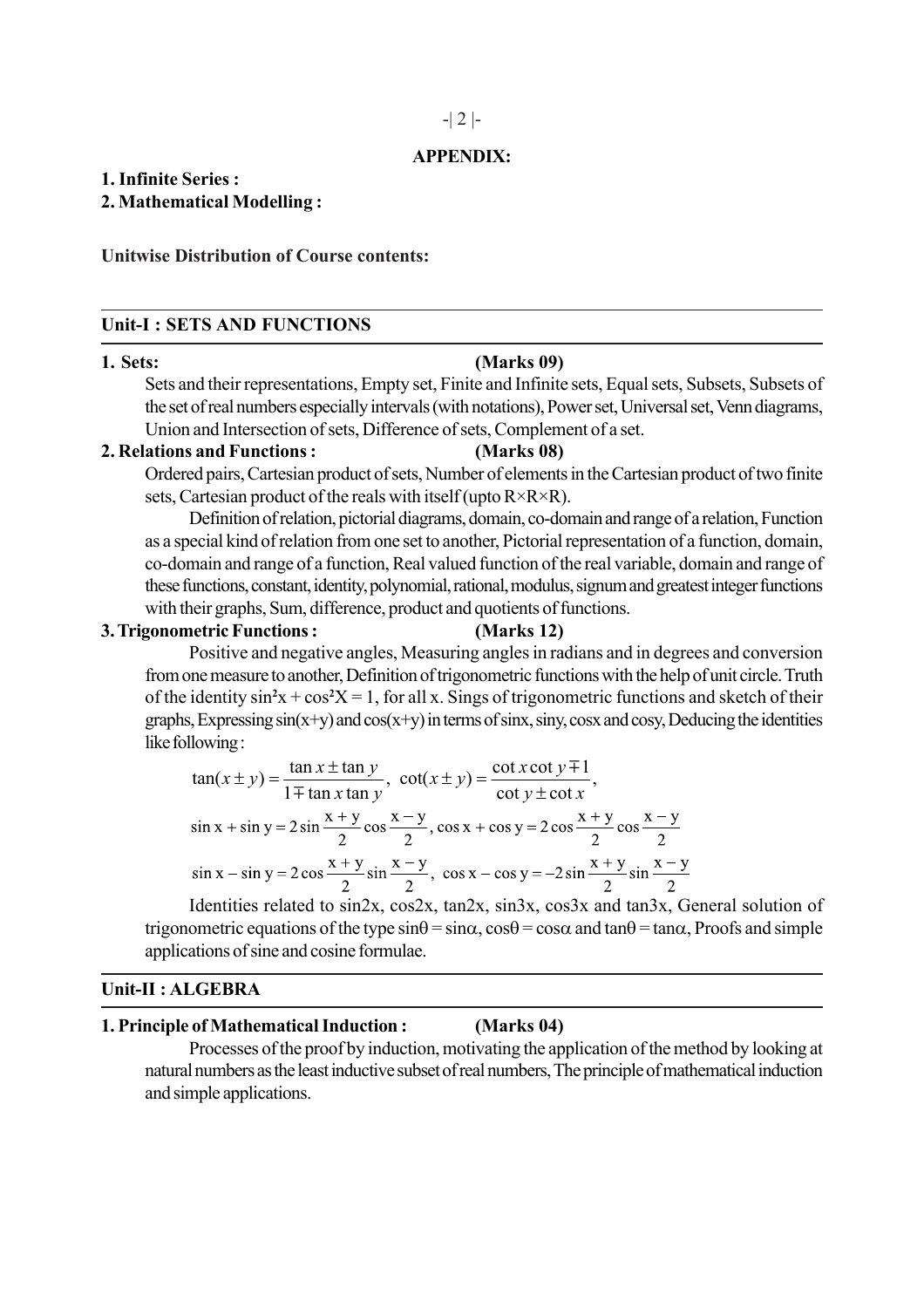## **2. Complex Numbers and Quadratic Equations: (Marks 07)**

Need for complex numbers, especially  $\sqrt{-1}$ , to be motivated by inability to solve every quadratic equation, Brief description of algebraic properties of complex numbers, Argand plane and polar representation of complex numbers, Statement of Fundamental Theorem of Algebra, solution of quadratic equations in the complex number system.

## **3. Linear Inequalities : (Marks 05)**

Linear inequalities. Algebraic solutions of linear inequalities in one variable and their representation on the number line, Graphical solution of linear inequalities in two variables. Solution of system of linear inequalities in two variables- graphically.

## **4. Permutations and Combinations : (Marks 07)**

Fundamental principle of counting, Factorial *n*. Permutations and combinations, derivation of formulae and their connections, simple applications.

### **5. Binomial Theorem : (Marks 07)**

History, statement and proof of the binomial theorem for positive integral indices, Pascal's triangle, general and middle term in binomial expansion, simple applications.

### **6. Sequence and Series : (Marks 07)**

Sequence and Series. Arithmetic progression (A.P.), arithmetic mean (A.M.), Geometric progression (G.P.), general term of a GP., sum of n terms of a GP., geometric mean (G.M.), relation

between A.M. and GM. Sum to n terms of the special series :  $\sum n, \sum n^2$  and  $\sum n^3$  .

## **Unit-III : COORDINATE GEOMETRY**

### **1. Straight Lines : (Marks 05)**

Brief recall of 2D from earlier classes. Slope of a line and angle between two lines, Various forms of equations of a line, parallel to axes, point-slope form, slope-intercept form, two-point form, intercept form and normal form, General equation of a line, Distance of a point from a line.

## **2. Conic Sections : (Marks 05)**

Sections of a cone : Circles, ellipse, parabola, hyperbola, a point, a straight line and pair of intersecting lines as a degenerated case of a conic section, Standard equations and simple properties of parabola, ellipse and hyperbola, Standard equation of a circle.

## **3. Introduction to Three-dimensional Geometry: (Marks 03)**

Coordinate axes and coordinate planes in three dimensions, Coordinates of a point, Distance between two points and section formula.

## **Unit-IV : CALCULUS**

### **Limits and -Derivatives (Marks 06)**

Derivative introduced as rate of change both as that of distance function and geometrically, intuitive idea of limit, Definitions of derivative, relate it to slope of tangent of the curve, derivative of sum, difference, product and quotient of functions. Derivatives of polynomial and trigonometric functions.